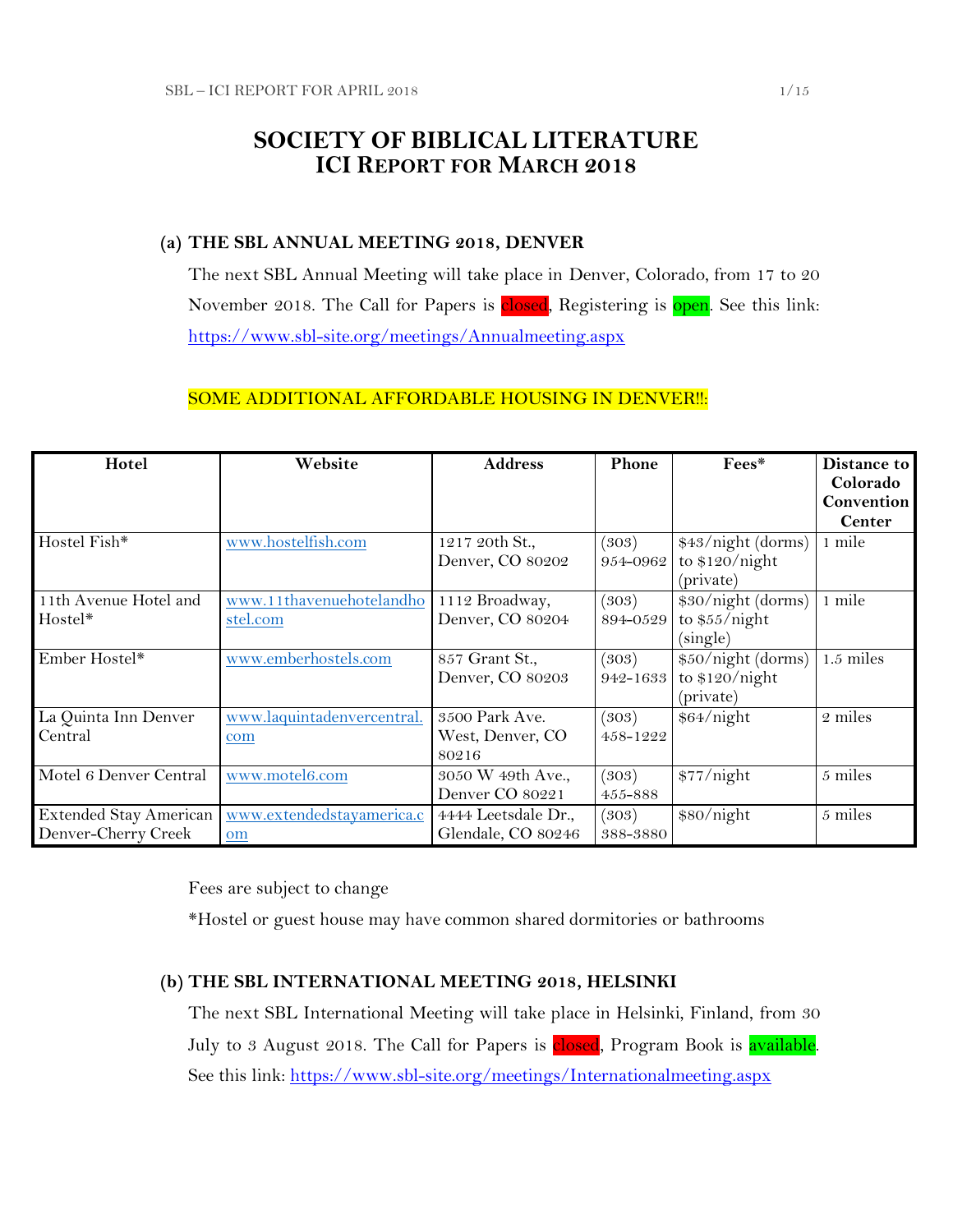A forum meeting of ICI will again take place at the Helsinki conference. The details will be conveyed through this newsletter at a later stage.

**Visa letters for travel to the Annual or International Meetings** In order to facilitate attendance by those in ICI countries at SBL Congresses, **[Samantha Spitzner](mailto:samantha.spitzner@sbl-site.org)** has been appointed as the SBL visa coordinator. Samantha will advise members who need visas in order to travel to and participate in the Annual or International Meetings. She will not prepare applications, but will be a source of information to aid members in submitting applications and will provide letters of intent if needed by those participating in the meeting as presenters or committee members. For more information, please contact Samantha directly.

### **SBL INTERNATIONAL TRAVEL AWARDS**

Congratulations to the 2018 International Travel Award Recipients!

Vuyani Stanley Sindo Dogara Ishaya Manomi Rachel Borovsky Alexander Panayotov Isabel Aparecida Felix Lallawmzuala Khiangte Annelle Sabanal Richard Roy Beckford

The SBL International Travel Awards offer opportunities to current SBL members outside North America to attend the Annual or International Meeting, to participate in the program, to enhance their professional development, and to build their network with fellow scholars. These grants help facilitate the work of Program Units and the International Cooperation Initiative ("ICI"). These grants are intended to support underrepresented and underresourced scholars. As such, preference will be given to women, people of historically underrepresented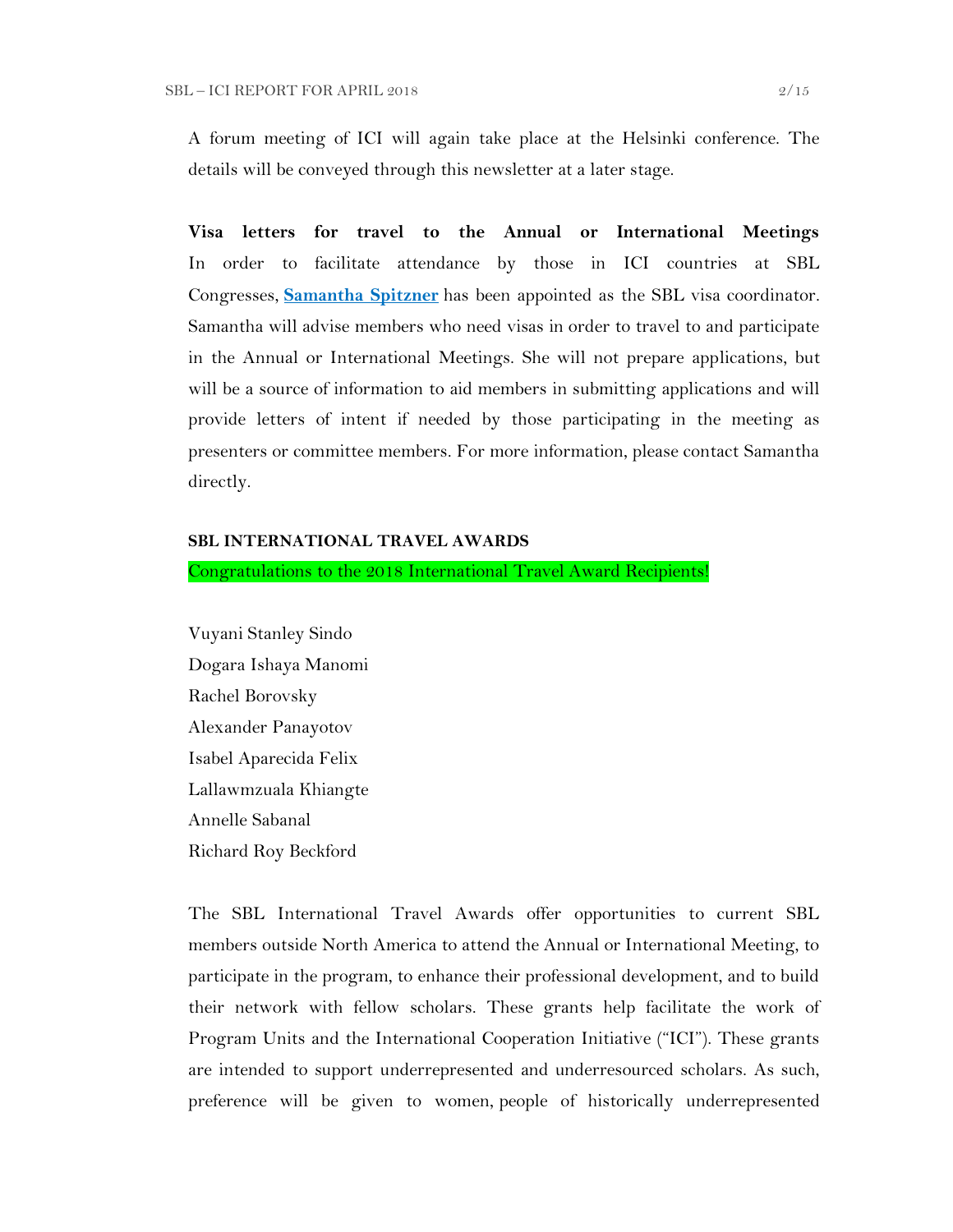ethnicities, and members from **[ICI-qualifying countries](https://www.sbl-site.org/assets/pdfs/ICIcountries.pdf)**. A key criterion is an applicant's demonstrable financial need.

Four International Travel Award Panels (ITAP) will administer the awards each year, serving four geographic regions:

- Africa and Middle East
- Asia and Pacific
- Eastern Europe
- Latin America and Caribbean

For awards offered in 2018, each ITAP will administer \$3,000 in awards in each region. The panels may determine the best distribution of funds (e.g., as one \$1000 and one \$2000 award, or as three awards of \$1000 each). The applicants must attend the Annual or International Meetings, but may or may not participate in the program, depending upon their needs expressed in the application. All grants include lodging (one room, single or shared) for four nights and complimentary meeting registration. Recipients may not have attended an Annual or International Meeting within the last five (5) years.

<https://www.sbl-site.org/membership/AMtravelgrant.aspx>

#### (c) **PUBLICATION IN [ANCIENT NEAR EAST MONOGRAPHS](http://www.sbl-site.org/publications/Books_ANEmonographs.aspx) (ANEM)**

ANEM is a series that was established by the SBL at the request of the International Cooperation Initiative (ICI), jointly published with the Universidad Católica Argentina's Centro de Estudios de Historia del Antiguo Oriente (CEHAO) and co-edited by Alan Lenzi and Juan Manuel Tebes. The series publishes volumes on the Ancient Near East (including ancient Israel) both in print and electronically, making them freely available for download. Paperback and hardback versions of the volumes are available, for a reasonable price.

To view the volumes published in the series, please go to

[http://www.sbl-site.org/publications/Books\\_ANEmonographs.aspx](http://www.sbl-site.org/publications/Books_ANEmonographs.aspx) (SBL English version)

<http://www.uca.edu.ar/anem> (CEHAO Spanish version)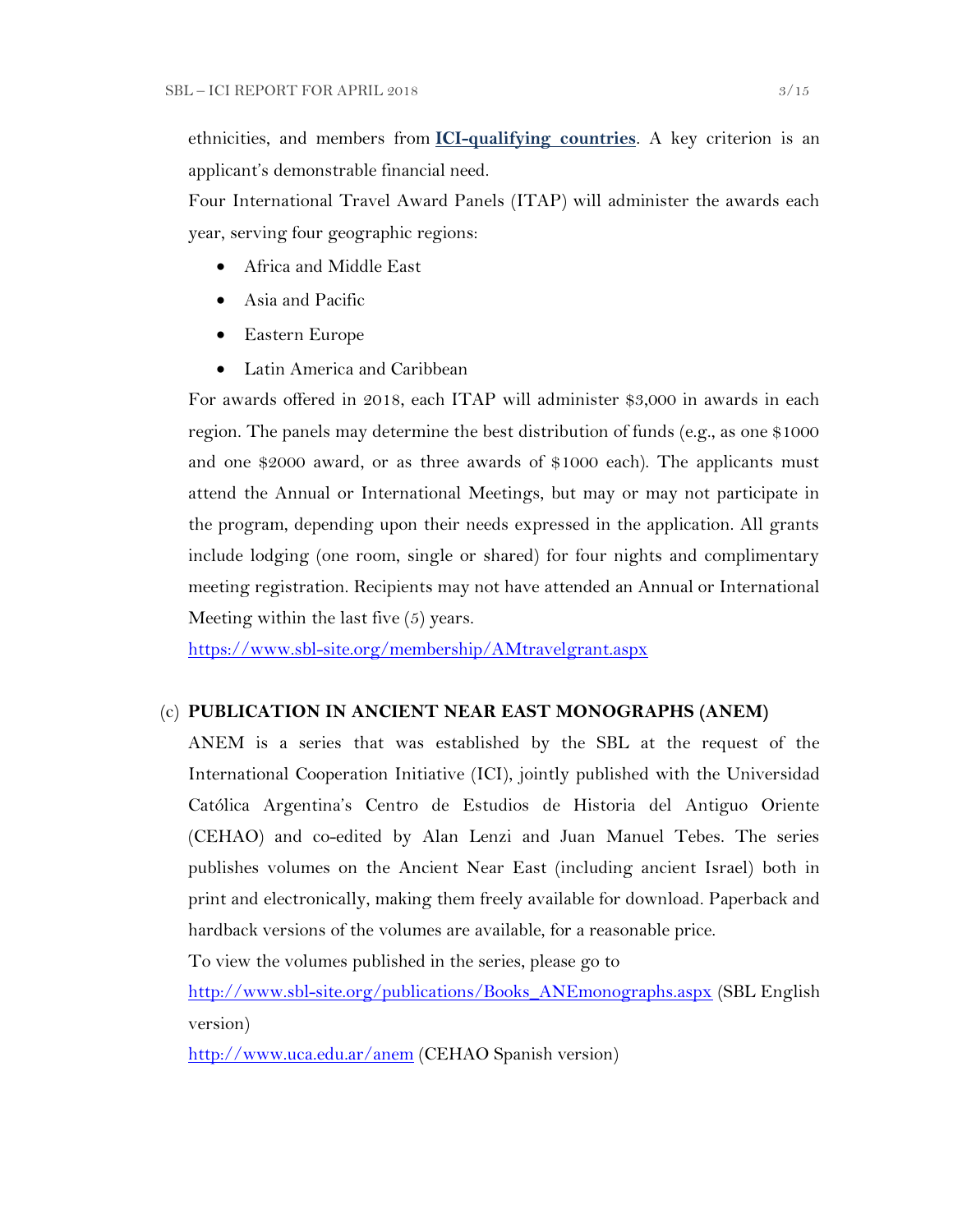The latest volume in ANEM is:

**HAMORI, Ester J. & STOKL, Jonathan. Perchance to Dream: Dream Divination in the Bible and the Ancient Near East. Ancient Near East Monographs – Monografías sobre el Antiguo Oriente, Volume 21. Atlanta: Society of Biblical Literature – Centro de Estudios del Antiguo Oriente, 2018. 220 pp. ISBN 9781628372076**

Essays from an international group of experts.

This book examines the interpretation of dreams, which were thought to contain divine messages in the ancient Near East. For the first time in a single collection, scholars examine how dream divination was used in different ancient cultures. The essays, written by scholars specializing in different regions and bodies of literature, shed light on dream divination in the Bible, the Talmud, and in writings from Canaan, Mesopotamia, and Hittite Anatolia. Contributors include Franziska Ede, Esther J. Hamori, Koowon Kim, Christopher Metcalf, Alice Mouton, Scott B. Noegel, Andrew B. Perrin, Stephen C. Russell, Jonathan Stökl, and Haim Weiss. Features:

- Perspectives from a variety of texts spanning the ancient eastern Mediterranean world.

- Essays that serve as an entry point for interested scholars and graduate students.

- A thorough study of dream divination understood as a discipline within ancient texts.

# **(d) PUBLICATION IN INTERNATIONAL VOICES IN BIBLICAL STUDIES (IVBS)**

IVBS is a series that was established by the SBL at the request of the International Cooperation Initiative (ICI), and which is co-edited by Monica Melanchthon and Jione Havea. IVBS encourages in particular submissions from scholars in the present seven international regions for which it has editorial boards: Africa, Central and Eastern Europe, Latin America, Middle East-South Asia, Northeast Asia, Pacific, and Southeast Asia. Interregional collaborations are also welcome. IVBS publishes works in English and in any other language for which its editors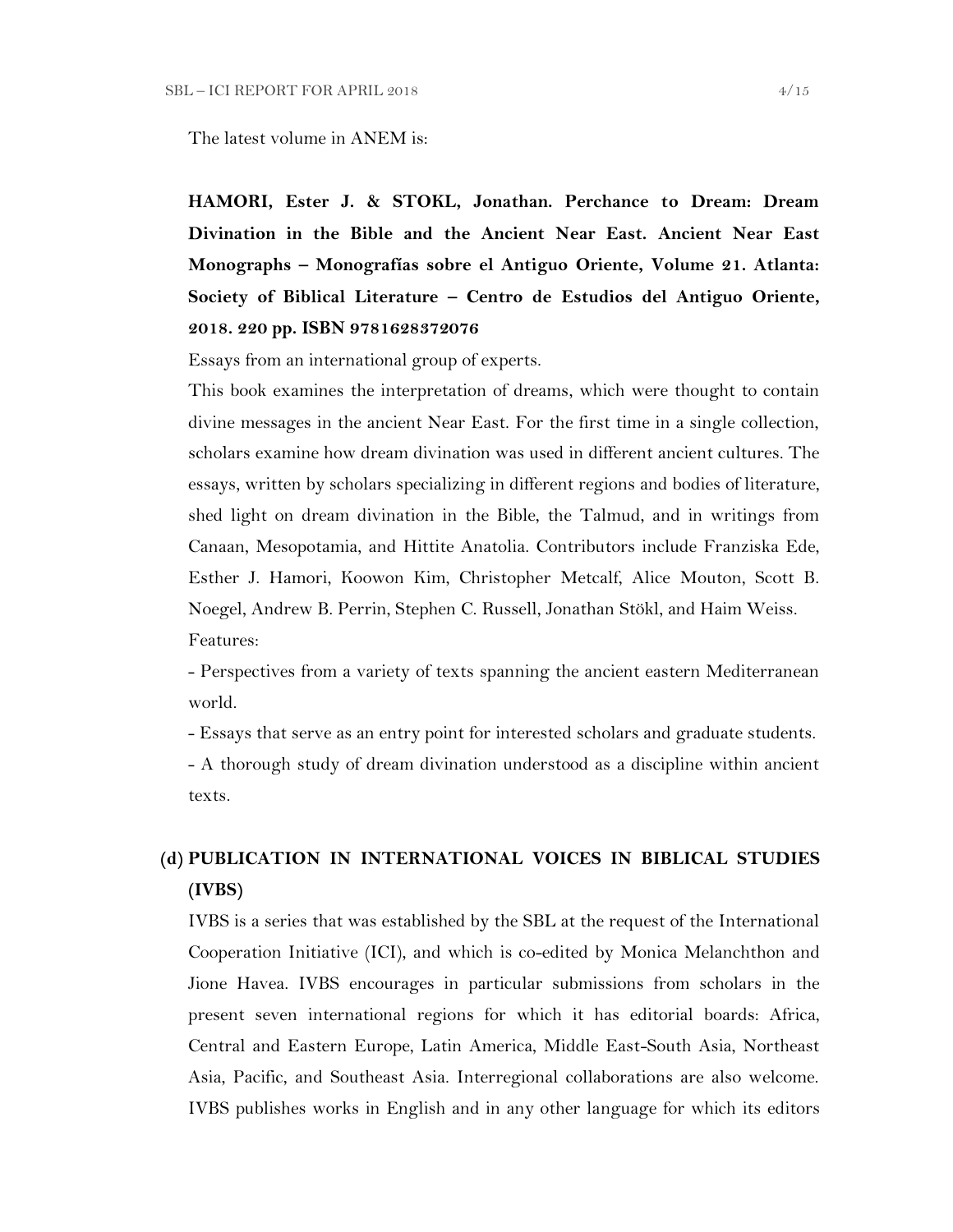can find qualified peer reviewers. Any work published in IVBS is freely available to anyone in perpetuity. The series publishes work generally in the area of reception history and criticism. The scope is not limited to any particular biblical text or historical timeframe. The works will mainly be published in English and, wherever possible, also in primary languages of authors. For more information please go to [http://ivbs.sbl-site.org/home.aspx.](http://ivbs.sbl-site.org/home.aspx) If you would consider publishing your work in this series, feel free to contact one of the two general editors, [Monica Melanchthon](mailto:ivbs2010@gmail.com) or [Jione Havea.](mailto:jioneh@nsw.uca.org.au)

The latest volume in IVBS is:

## **Nofoaiga, V. A Samoan Reading of Discipleship in Matthew. Atlanta: SBL Press, 2017.**

A reading of discipleship as service from the ancient Galilee to contemporary Samoa

The Bible contains a collection of perspectives that should not be privileged over and against the perspectives of readers from other lands.This book offers an alternative understanding of discipleship under the influence of the Samoan tautua (servant), for whom the needs of family and local people are foremost, and approaches in biblical criticism that affirm locatedness of readers. Because discipleship is also about place, which might be in-between spaces, Nofoaiga offers tautuaileva (service in-between spaces) readings of Matthew 4:12–25 and Matthew 7:24–8:22 that emphasize place (Galilee) as well as the marginalized and excluded (the crowd). With the twirlings and ebbings expected from natives of oral cultures, Nofoaiga holds the complexity of tautuaileva in this study and offers it as his contribution to the assembling and assembly of islander criticism.

Features:

*Tautuaileva*, or service in-between spaces or in relational places, as a method of islander criticism.

A critique of traditional interpretations of the meaning of discipleship as abandoning family, duty, and responsibility.

Glossary of important Samoan terms and phrases.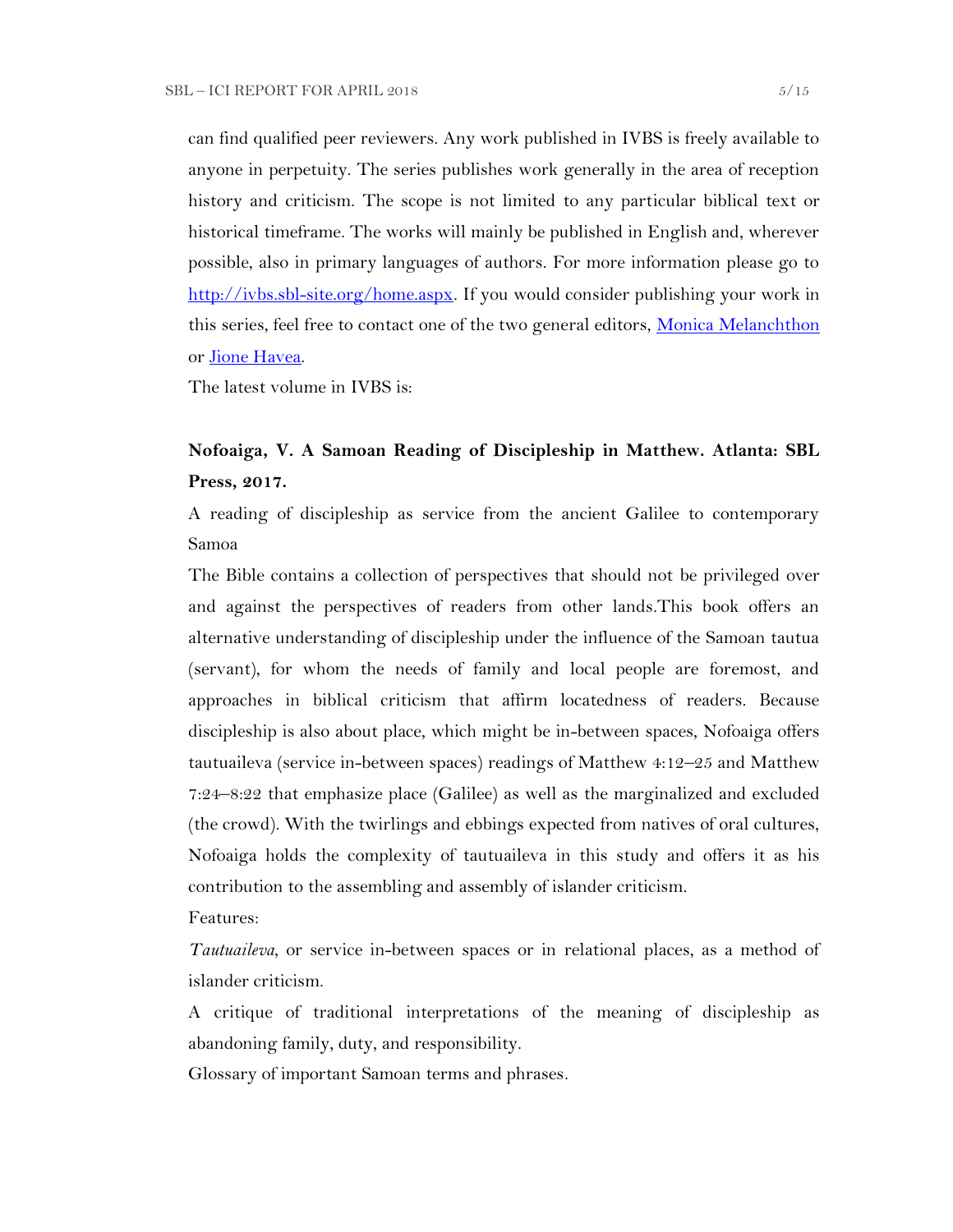#### **(e) PUBLICATIONS: ONLINE BOOKS**

For a **full alphabetic list of all publications available for free in the ICI book repository program**, please go to: [http://www.sbl-site.org/publications/Books\\_ICIbooks.aspx](http://www.sbl-site.org/publications/Books_ICIbooks.aspx) New books added to the ICI repository!:

## **Sutskover, Talia. Sight and Insight In Genesis: A Semantic Study. Hebrew Bible Monographs 56. Sheffield: Sheffield Phoenix Press, 2013.**

Sight and Insight shows how prominent are terms from the semantic field of sight in the book of Genesis. They are constantly found in openings, at turning points, and as constituents in place-names and personal names. Because of their presence at strategic points in the plot of Genesis, words of sight enhance cohesion among the narratives of the book. From the beginning of time, according to Genesis, there have been numerous instances of seeing on the part of both God and humans. But as Genesis progresses, God gradually becomes more hidden and his seeing gives place to human perception. These observations are built upon a sound theoretical foundation, outlined in the opening chapter, which provides a clear definition of the concept of 'semantic field' and an explanation of related semantic terms such as 'frames' and 'prototypes'. Subsequent chapters identify the words that can be assigned to the 'sight' field, examine the deployment of the sight field in individual narratives in Genesis, and study the sight field over larger sections of the book.

# **Zehnder, Markus, and Hallvard Hagelia, eds. Encountering Violence in the Bible. The Bible in the Modern World 55. Sheffield: Sheffield Phoenix Press, 2013.**

Our world is full of violence, with repeated acts of terrorism and generally rising rates of violent criminal acts as the most obvious forms of the phenomenon in the Western world. It even reached the peaceful shores of Norway in the summer of 2011. This was one of the reasons why the first international meeting of the Norwegian Summer Academy for Biblical Studies was devoted to the topic "Violence as an Ethical Challenge in the Bible." Eighteen biblical scholars from nine different countries met on the beautiful premises of Ansgar Theological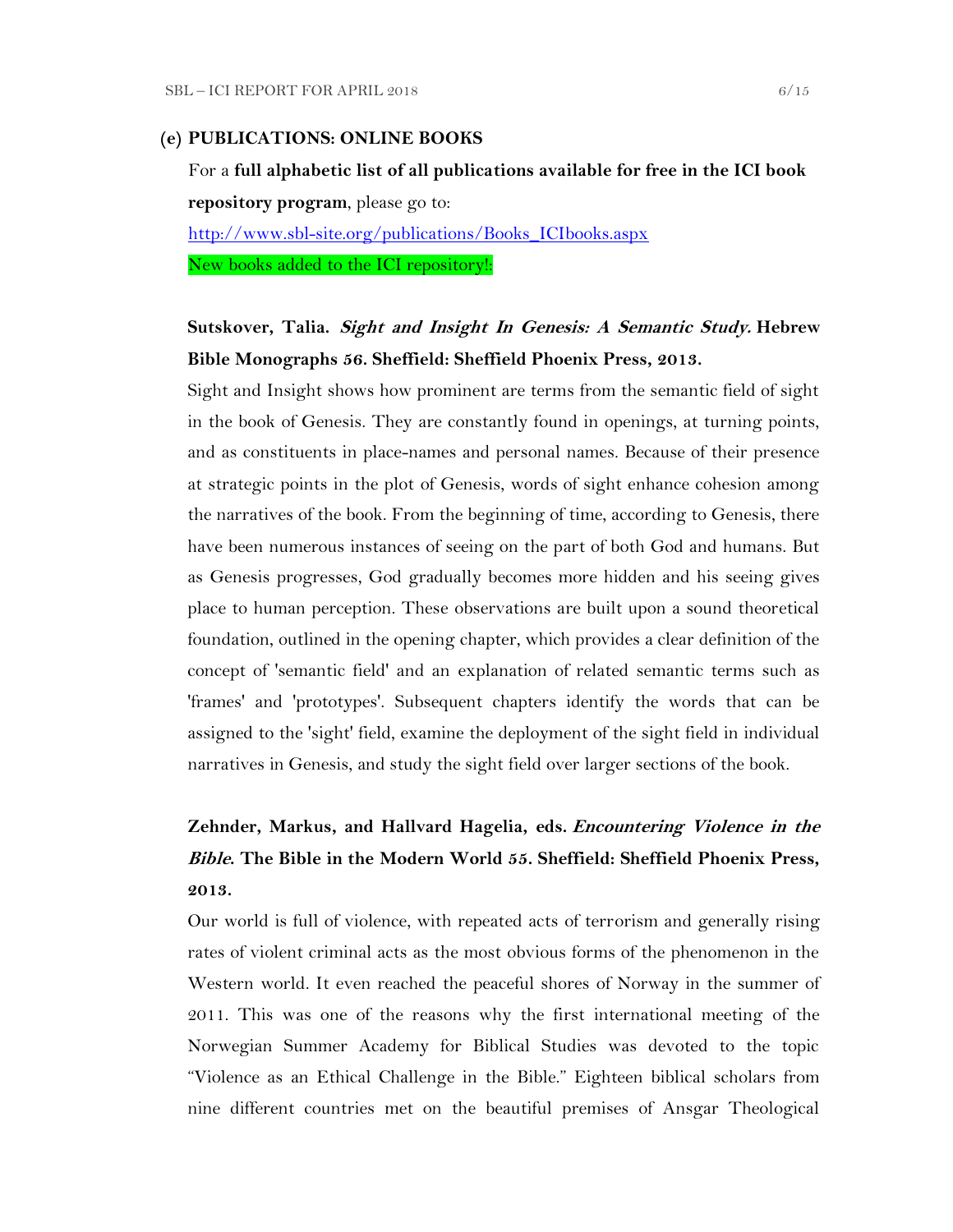Seminary to discuss some of the most fundamental aspects of the topic. The papers presented at the conference are collected in the present volume, dealing mostly with the Hebrew Bible, but covering also the New Testament, Jewish literature from the Second Temple period and the Qur'an. The contributions reflect a refreshing variety of scholarly and theological approaches. One of the fundamental questions addressed in several studies is how biblical texts justifying violence can be properly understood and used today. Other questions raised are how violent some of the often-criticized biblical passages really are and how violence can be overcome.

# **Janzen, David. The Necessary King: A Postcolonial Reading of the Deuteronomistic Portrait of the Monarchy. Hebrew Bible Monographs 57. Sheffield: Sheffield Phoenix Press, 2013.**

The Necessary King explains why Israel needed a king according to the Deuteronomistic History, and why its exilic readers can expect no future except under Davidic rule. Given Israel's tendency to rebellion against its divine suzerain, the king is the necessary agent of God's colonization of Israel, making and keeping it a loyal subject.. The Deuteronomistic History with its pro-Davidic narrative has three prongs, each of which relies on an imitation of the imperial ideology of Judah's colonial masters. First, Dtr imitates the discourse of Neo-Assyrian treaties and Mesopotamian royal inscriptions, replacing the imperial suzerain with God. Second, having established this client-suzerain relationship in Deuteronomy, Dtr then goes on to imitate imperial portrayals of the disloyal and wicked foreign enemies whom the Mesopotamian king colonizes. Israel is a foreign enemy in God's eyes, repetitively proving their disloyalty to their divine suzerain and so demonstrating the need for an Israelite king who will colonize them-for their own good. Third, Dtr imitates the ideology of the Mesopotamian powers in its portrayal of the monarchy. Dtr presents the Davidides' relation to Judah/Israel just as the Mesopotamian colonial powers present their kings' relation to the foreign peoples they have conquered: their colonial rule is necessary, and actually benefits the peoples whom they colonize. Disqualifying prophets, priests, and judges as potential leaders of Israel, and presenting the people as far too sinful to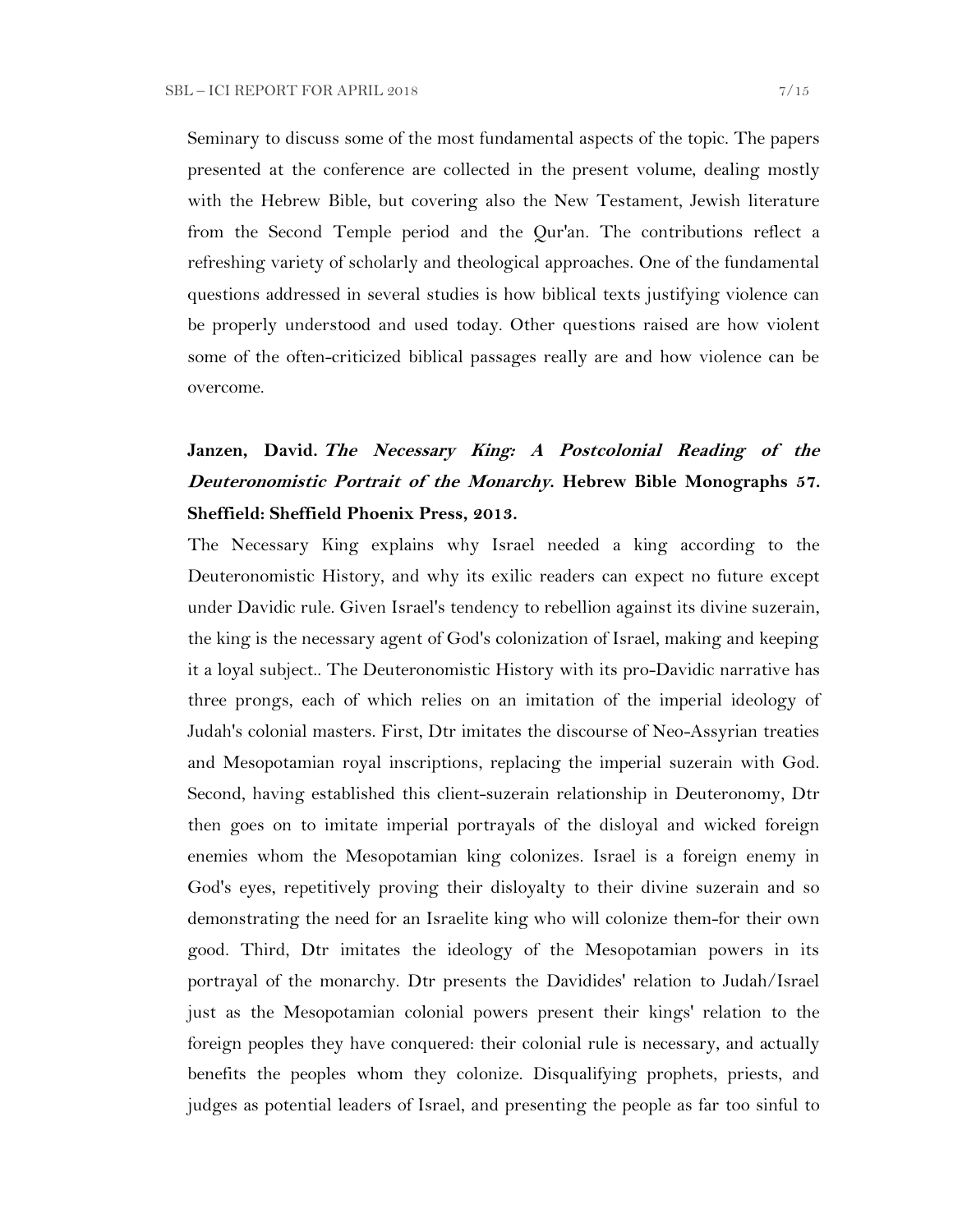live without leadership, the Deuteronomistic History portrays the Davidic monarchy as a necessity.

**Phenix Jr., Robert R. and Cornelia B. Horn. The Rabbula Corpus:Comprising the Life of Rabbula,His Correspondence, a Homily Delivered in Constantinople, Canons, and Hymns. Writings from the Greco-Roman World 17. Atlanta: SBL Press, 2017.**

This volume makes available for the first time both the Syriac text and an English translation of every available original composition by Rabbula, the controversial bishop of Edessa (ca. 411-435 CE). It includes a new edition of the Life of Rabbula and other biographical traditions about him, including his conversion from paganism to Christianity. The texts collected in the volume are a valuable source for studying the reception history of biblical themes. In addition, the corpus offers insights into the beginnings of ecclesiastical legislation in the East, charitable work, pilgrimage, ascetic ideals, and church administration. Horn and Phenix examine Rabbula's contribution to the Christological controversies of the fifth and sixth centuries, including his influence on Cyril of Alexandria in his debate with Theodoret of Cyrrhus and Theodore of Mopsuestia.

**Francisco, Héctor R. Historia, religión y política en la Antigüedad Tardía: La historiografía monofisita de los siglos V y VI. Byzantina & Orientalia Studia 2. Buenos Aires, Bergerac, 2011.**

**Francisco, Héctor R., ed. La Historia de Karkh***ā* **deB***ē***th Sel***ō***kh y otros textos relativos a los mártires persas. Byzantina & Orientalia Studia 3. Buenos Aires, Instituto Multidisciplinario de Historia y Ciencias Humanas, 2016.**

**Markl, Dominik, ed. The Decalogue and Its Cultural Influence. Bible Monographs 58. Sheffield: Sheffield Phoenix Press, 2013.**

Reception history is one of the most inviting, yet also one of the most difficult,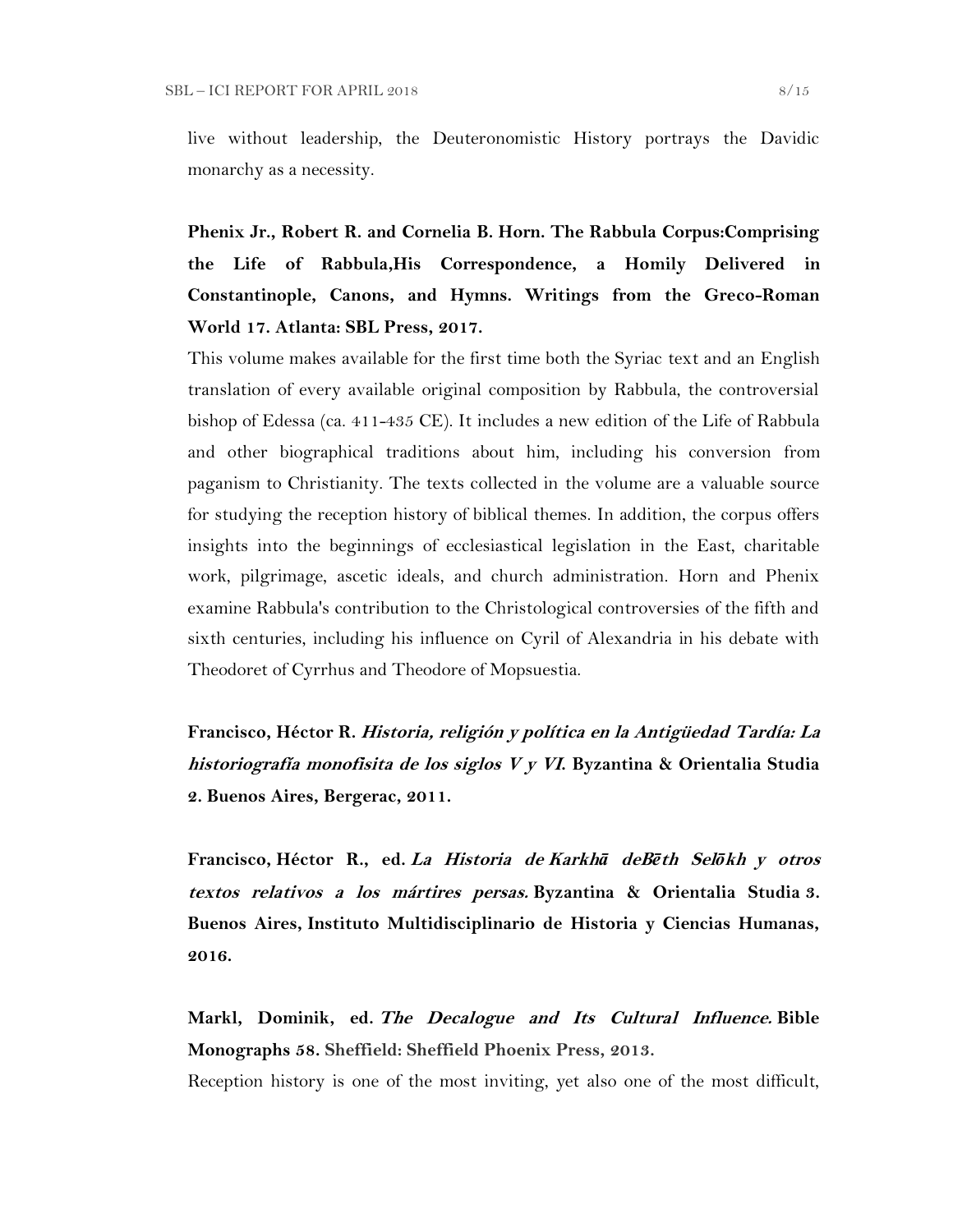fields in the study of the Bible today. It is difficult because it involves so many layers of expertise. The reception-historian does not only need a comprehensive knowledge and understanding of the biblical text itself, but also familiarity with the cultures and intellectual background of the many diverse ages in which it has been read and appropriated; and in addition needs to be versed in media other than writing, including the visual and performing arts. But it is inviting because it carries its practitioners so far beyond the confines of ordinary textual study, with its concern for language and text, and out into an ocean of interdisciplinary engagement with writings that have, after all, stimulated the imaginations as well as the intellects of generations of religious (and non-religious) readers.

# **Scholz, Susanne, ed. Feminist Interpretation of the Hebrew Bible in Retrospect: I. Biblical Books. Recent Research in Biblical Studies 5. Sheffield: Sheffield Phoenix Press, 2013.**

This is the first of a set of three volumes reviewing the progress of feminist Hebrew Bible scholarship over the last 40 years. In it, fourteen essayists focus on the feminist work on each of the biblical books. Each essay explores the range and depth of feminist exegesis, presents substantial yet easily digestible trends, preferences and perspectives in feminist scholarship, and demonstrates that feminist biblical approaches are not monolithic but diverse in feminist conviction, hermeneutics and method.

# **Robbins, Vernon K., Walter S. Melion, and Roy R. Jeal, eds. The Art of Visual Exegesis: Rhetoric, Texts, Images. Emory Studies in Early Christianity 19. Atlanta: SBL Press, 2017.**

With a special focus on biblical texts and images, this book nurtures new developments in biblical studies and art history during the last two or three decades. Analysis and interpretation of specific works of art introduce guidelines for students and teachers who are interested in the relation of verbal presentation to visual production. The essays provide models for research in the humanities that move beyond traditional disciplinary boundaries erected in previous centuries. In particular, the volume merges recent developments in rhetorical interpretation and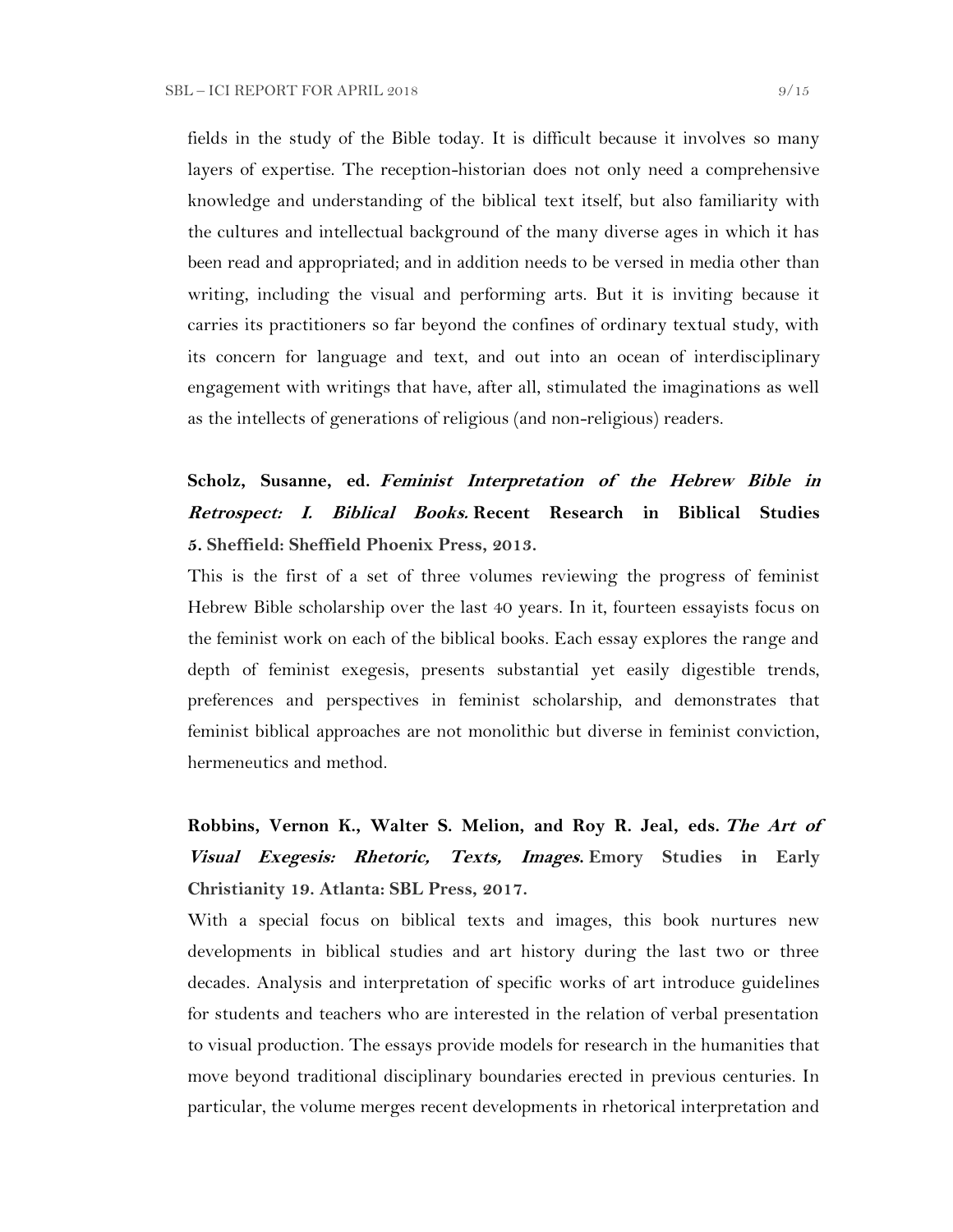cognitive studies with art historical visual exegesis. Readers will master the tools necessary for integrating multiple approaches both to biblical and artistic interpretation.

# JSTOR provides free or low cost access to more than 1,500 institutions in 69 countries

More than 1,500 institutions in Africa and other developing nations receive access to JSTOR free of charge or for steeply reduced fees. This is made possible through a combination of philanthropic support and the fees paid by libraries in other countries around the world, as well as publishers' eagerness to support this work. More information is available about JSTOR's [African Access](http://about.jstor.org/libraries/african-access-initiative)  [Initiative](http://about.jstor.org/libraries/african-access-initiative) and [Developing Nations Access Initiative](http://about.jstor.org/libraries/developing-nations-access-initiative) programs.

## Need JSTOR Access?

As part of your Society of Biblical Literature membership, save 50% on the annual JPASS plan, your personal access to the JSTOR archive. With more than 1,900 scholarly journals, JSTOR is one of the world's leading academic databases. Millions of users worldwide rely on JSTOR for research, fact checking, and book reviews. This discounted subscription includes unlimited reading access and 120 article downloads. JSTOR adds new titles every month so you'll have a growing collection of the world's leading peer-reviewed journals only a click away.

To access the discounted JPASS, log-in to the SBL website with your member ID. Just below where you entered your member ID, click membership benefits. You will see JSTOR's JPASS among the benefits and a link "To get your savings: click here."

### **(f) ICI TEACHING COLLABORATION PROGRAM**

In order to facilitate the exchange of scholars and institutions in biblical studies across the globe, a teaching collaboration program is run by the ICI. The facility consists of lists of scholars and institutions interested in exchanges that are made available on the SBL website.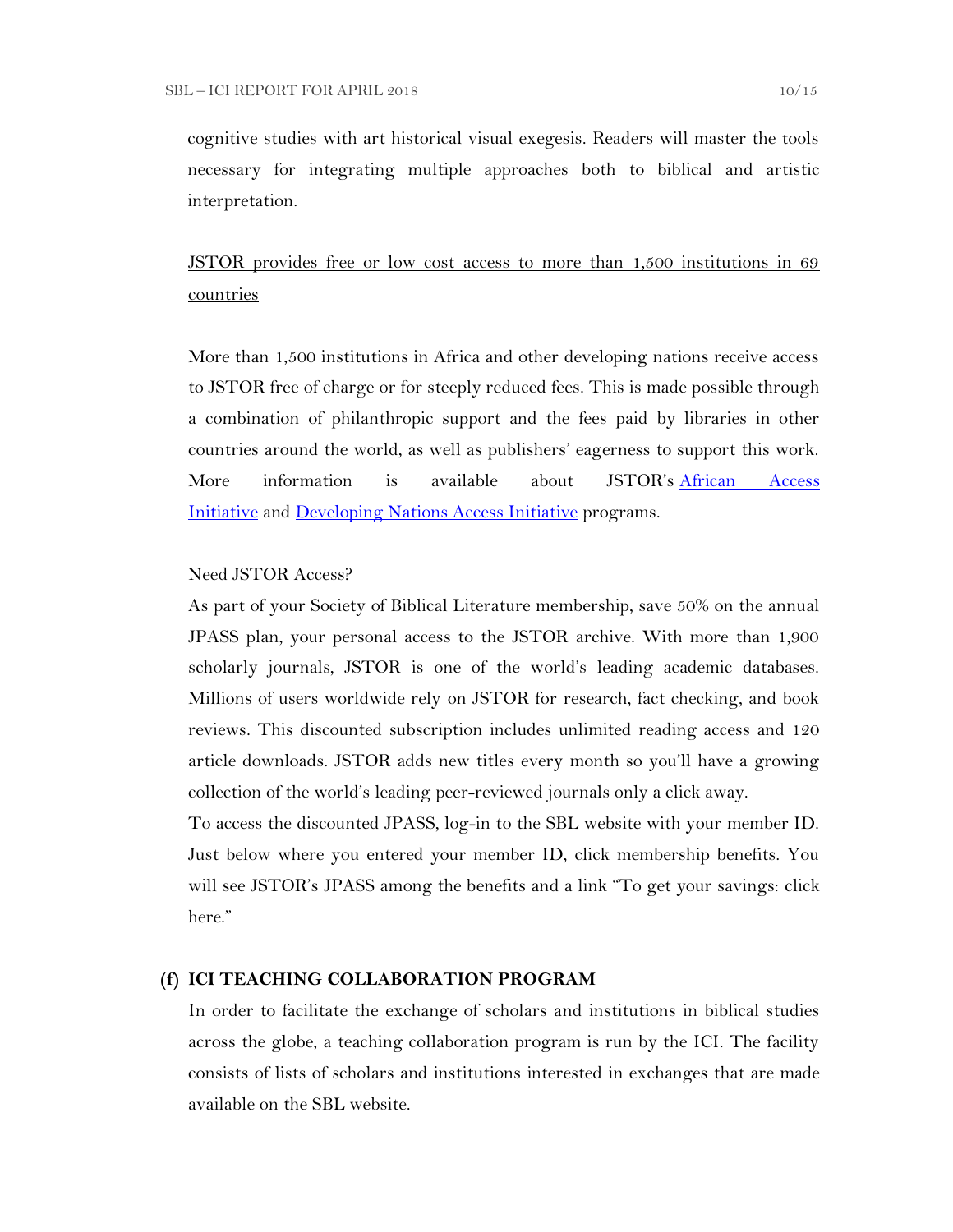See: [http://sbl-site.org/educational/ICITeaching.aspx.](http://sbl-site.org/educational/ICITeaching.aspx) If you or your institution is interested in such collaboration, please visit the site and enroll yourself in these lists. For more information, contact [Jackie du Toit.](mailto:dutoitjs@ufs.ac.za)

#### **(g) JOURNAL OF BIBLICAL LITERATURE (JBL) ARCHIVE**

Take note that an archive with JBL articles from volume 122.1 of 2003 through volume 130.1 of 2011 is available online to people accessing the SBL website from any ICI country. See http://www.sbl-site.org/publications/ICI\_JBLarchive.aspx. All articles in those volumes can be downloaded for free!

#### **(h) THE SBL WEBSITE**

The SBL website (on the SBL Press page) has a facility where one can search the full text of all SBL books! For this very convenient tool, see:

<http://sbl-site.org/publications/default.aspx>

For searching reviews of a vast number of academic publications, see the website of Review of Biblical Literature (RBL) at (you have to log in with your membership number):

<http://www.bookreviews.org/>

### **(i) EVENTS**

The SBL maintains a significant list of events taking place anywhere in the globe. For the full list please go to<http://www.sbl-site.org/meetings/events.aspx> A selection of events is listed below—mainly those taking place in ICI regions. Please provide information on conferences in your region, including calls for papers, to Sharon Johnson at [sharon.johnson@sbl-site.org.](mailto:sharon.johnson@sbl-site.org)

# **6/12-6/15 The Future of Syriac Studies and the Legacy of Sebastian P. Brock**

On the occasion of the 80th birthday of Sebastian P. Brock, Sankt Ignatios Theological Academy & Stockholm School of Theology, Sweden, is hosting a major conference on "The Future of Syriac Studies." Sebastian Brock has agreed to be present and participate and it is expected that this will be a significant and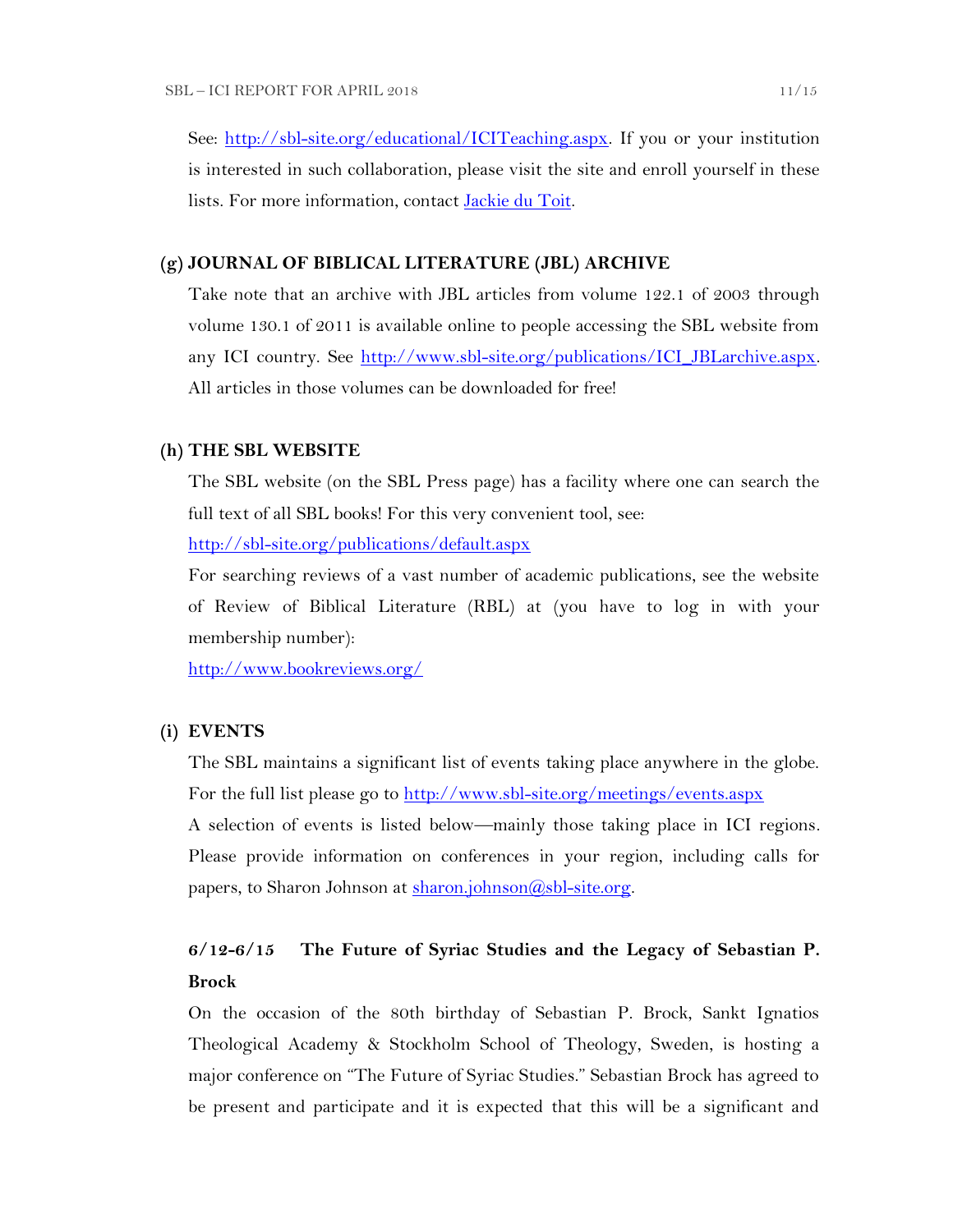memorable event for Syriac studies. Several senior scholars have agreed to present plenary papers. Papers are now being invited and solicited for a limited number of spaces in general sessions. Papers should be 20-25 minutes in order to give time for discussion, and may concern any topic in the broad range of Syriac studies.

Please keep in mind that the theme of this conference aims to focus upon new directions and methodologies, as well as to forge new resolutions to traditional issues. The deadline for submittal of a title and abstract (ca. 200 words) is 1 February 2018. The conference committee will notify those whose papers have been accepted by 1 March 2018. During the concluding session, Sebastian Brock will be awarded the Order of Sankt Ignatios for his long and valued contribution to all matters Syriac, along with his mentorship to so many scholars. In addition to the plenary and general sessions, events of Syriac song and poetry are being planned, as well as a round-table discussion of the future of Syriac studies.

Housing and meals will be available for all participants at the Sigtuna Conference Centre or in the close vicinity. Sigtuna is one of the oldest settlements in Sweden and is located only 20 minutes from the Stockholm Arlanda Airport.

A registration form will be available shortly at [www.sanktignatios.com](../Ediciones%20UCA/ICI/Ediciones%20UCA/ICI/ICI%20Newsletter%20Tebes/www.sanktignatios.com)

# **7/25-7/27 Colloquium Biblicum Lovaniense LXVII, 2018 (President: Pierre Van Hecke, Leuven)**

For many centuries, the Song of Songs was by far one of the most commented biblical books, especially taking into consideration its limited length. After a period of diminished interest, recent scholarship is rediscovering the book. The present colloquium aims at bringing together the leading voices in contemporary Songs scholarship and by fostering the dialogue between them, at inaugurating a new phase in the research. Firstly, the colloquium will deal with the redaction history and the dating of the book. A second important discussion concerns the structure or unity of the book: is the scroll a collection of thematically loosely connected poems, or does it display in its final redactional form a unity? Given their uniqueness in the biblical corpus, scholarship has paid quite some attention to possible parallels of the Songs in the surrounding cultures as well as to the early Christian reception of Song of Songs. The latter developments are not unrelated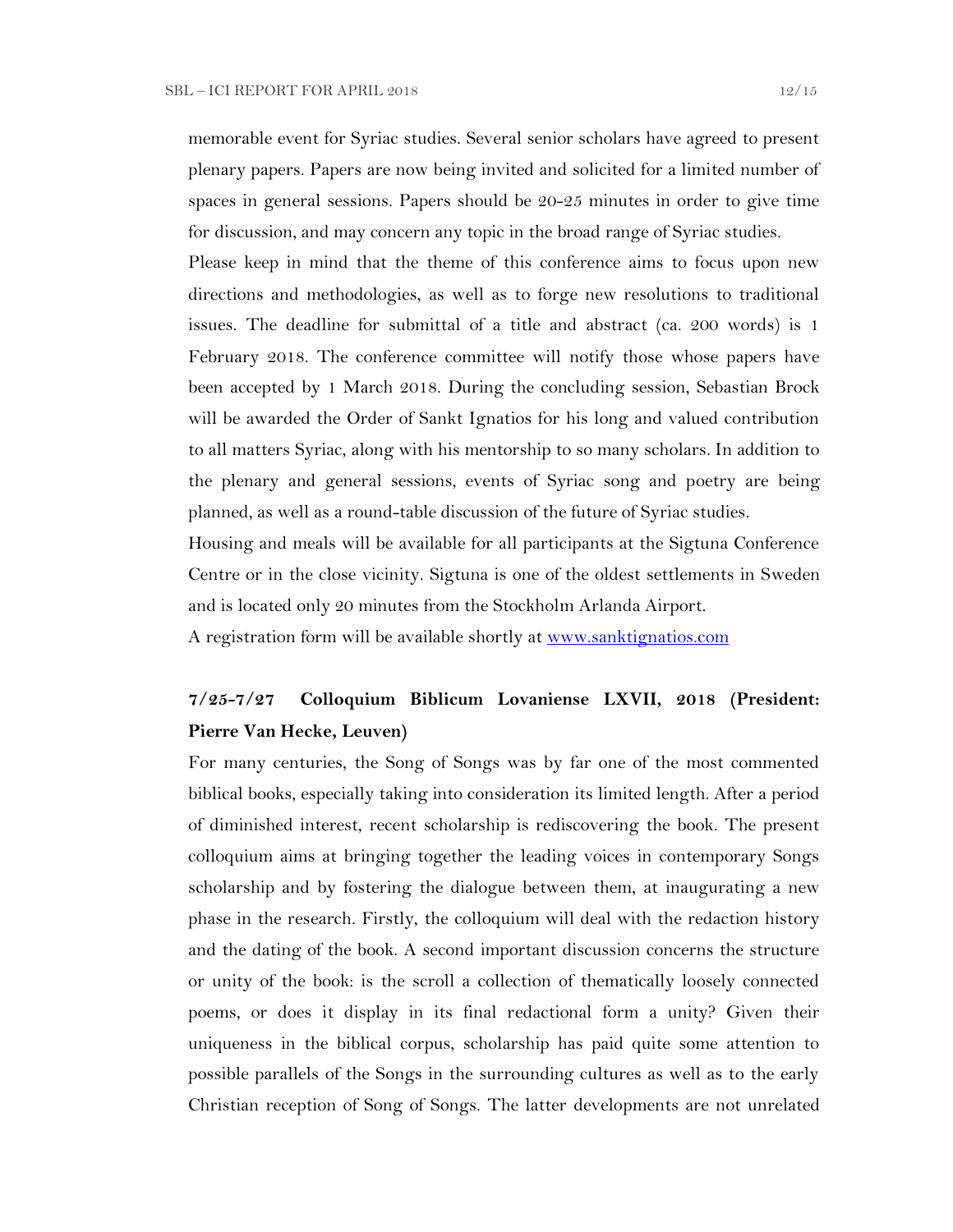with the reopening of the hermeneutically important question whether the book was composed with an allegorical reading in mind or not. Finally, the Song of Songs continues to fascinate the readers by its highly poetic and at times difficult language. A renewed attention for the book's metaphorical richness will therefore be an important aspect of this colloquium.

CALL FOR SHORT PAPERS: Short paper proposals (including name, institutional affiliation, title and abstract of 200-300 words) should be sent to: Pierre Van Hecke, President CBL 2018, pierre.vanhecke@kuleuven.be no later than March 1, 2018.

[https://theo.kuleuven.be/en/research/centres/centr\\_collbibl](https://theo.kuleuven.be/en/research/centres/centr_collbibl)

#### **7/30-8/3 SBL International Meeting**

Will be held in Helsinki, Finland in conjunction with EABS. <https://www.sbl-site.org/meetings/Internationalmeeting.aspx>

## **7/30-8/3 European Association of Biblical Studies**

Helsinki, 30 July-3 August: joint conference with ISBL <https://eabs.net/site/>

# **9/25-9/27 CFP: Religious and Philosophical Conversion in the Ancient Mediterranean Traditions**

The Conference on Religious and Philosophical Conversion explore will explore conversion or converting experience in the environment of the ancient Hellenistic world(s) with attention to early Judaism and early Christianity/the New Testament. Presentations will undertake both historical and philological reconstructions relying on source material and utilizing interdisciplinary approaches.

<https://www.etf.uni-bonn.de/de/ev-theol/institute/corpc/>

## **10/23-10/24 Resurrection in the Bible and Ancient Mediterranean World**

A Conference of the Institute of Biblical Studies, John Paul II Catholic University of Lublin, Poland. The main theme of the symposium will be resurrection in the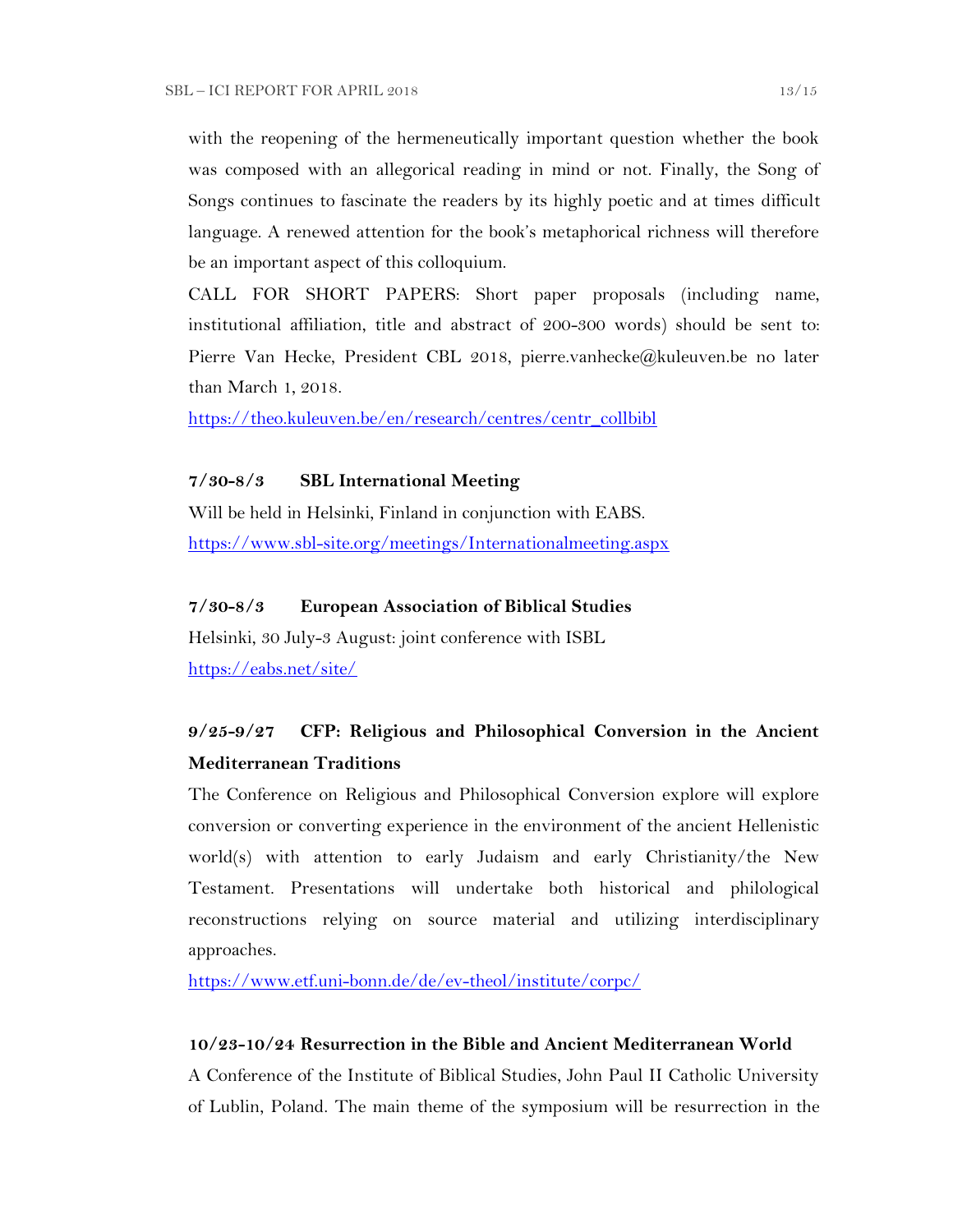Bible and extra-biblical traditions of the ancient Mediterranean World. The topics covered by conference papers can include: the shape and character of the idea of resurrection in the Bible and extra-biblical literature; the historical, anthropologico-cultural and theological analysis of the ancient texts and traditions on resurrection; the genesis and development of the idea of resurrection in the Hebrew Bible; the historical, socio-cultural and theological analysis of the idea of resurrection in New Testament texts together with their moral and ecclesiological implications; resurrection in Early Christian writings and traditions.

<http://ocs.academicon.pl/index.php/test/Resurrection2018>

#### **11/17-11/20 SBL Annual Meeting in Denver, Colorado.**

<https://www.sbl-site.org/meetings/AnnualMeeting.aspx>

### **(j) SBL EDUCATIONAL RESOURCES FREELY AVAILABLE**

There are links to numerous educational resources on the SBL website. The following are freely available: (i) Resources on Teaching the Bible; (ii) Freely downloadable Hebrew, Greek and Transliteration fonts (amongst others); (iii) Resources on Bible translations and commentaries; and (iv) Research tool resources.

See<http://sbl-site.org/educational/default.aspx>

Also remember to check the newly-developed **Bible Odyssey** online portal. See [www.bibleodyssey.org.](http://www.bibleodyssey.org/) This portal offers wonderful educational resources, but also resources for broader popular audiences. Use this site to popularize our academic studies in faith communities!

Any topics you would like to see Bible Odyssey address? Just send a message to: [bow@sbl-site.org](mailto:bow@sbl-site.org)

#### **(k) PLEASE PASS ON THE INFORMATION**

Please share this newsletter with your colleagues and students and become a liaison for your institution and SBL. (Please contact our liaison officer, Jackie du [Toit,](mailto:dutoitjs@ufs.ac.za) if you would like to assist as contact person in your region.) Your advocacy for ICI strengthens biblical studies as a discipline and builds relationships in the